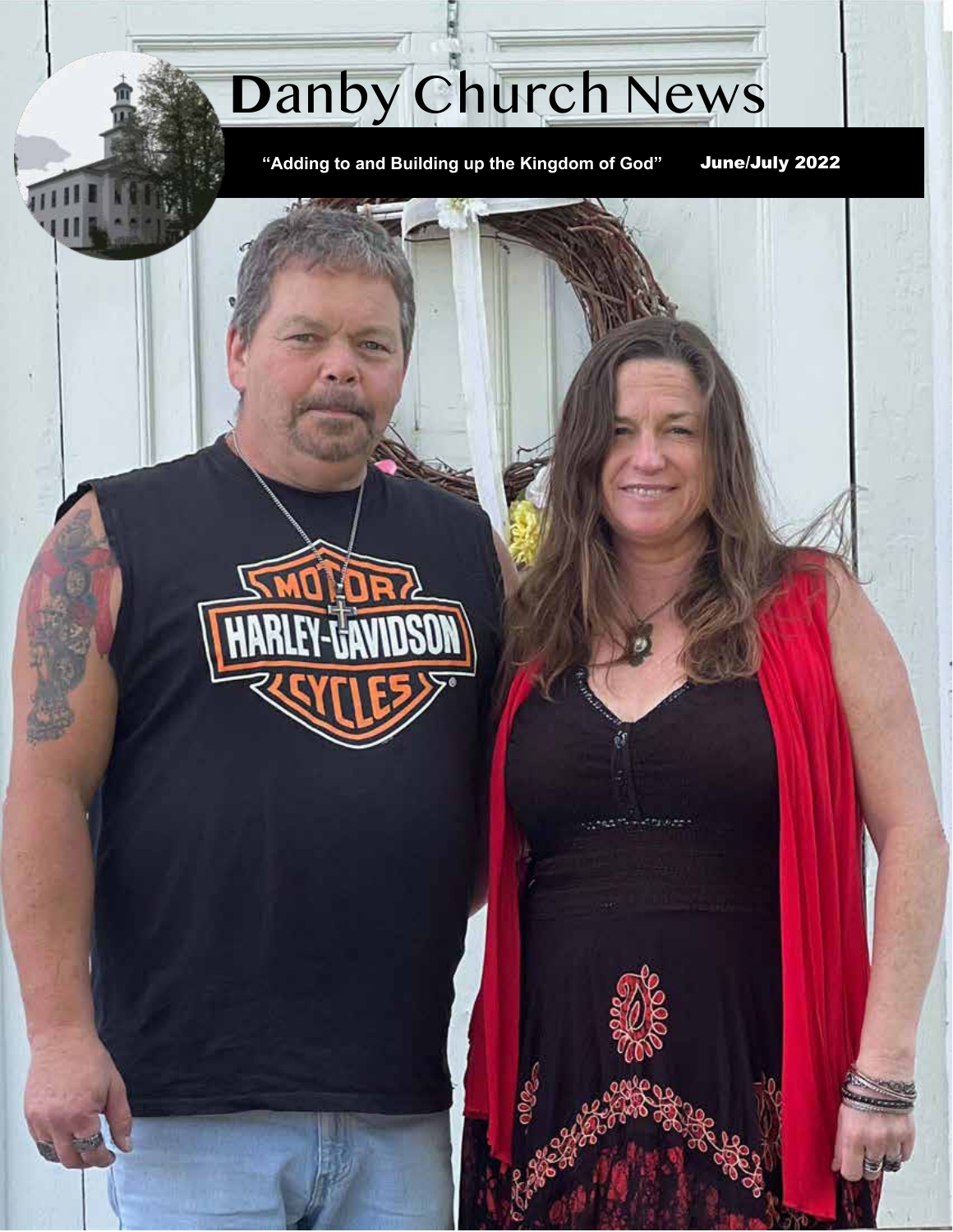

## From Our Pastor! **What's in this Issue?**

 "I have told you these things, so that in me you may have peace. In this world you will have trouble. But take heart! I have overcome the world" (John 16:33 NIV).

This declaration came as Jesus was finishing his time on earth. His disciples were expecting great things, but they were also confused and probably afraid of the dangers confronting them in Jerusalem. The Lord had just done and said things that both comforted and confounded them.

He'd washed their feet and told them he was going away to prepare a place for them. He'd spoken of vine and branches, abiding in the vine, and bearing fruit, which painted vivid images of future hope. Then the enormity of the declaration, "This is my body…, this is my blood," too laden with implications, was more than a mind could comprehend.

And yet Jesus declares, "Peace." Everything around them, from Roman soldiers to religious authorities declared just the opposite.

Jesus still speaks "Peace," but the world is at war and in turmoil. How do we as individuals and as a Church receive God's promise?

As followers of Christ, we are citizens of God's Kingdom, whether we realize it or not. Entry is through belief in Jesus Christ. The experience of life in the Kingdom is different from that of the world around us. We have no geographic boundary and no patch of ground to declare as our own unique political property. We have no military and yet we wear the armor of God. The Kingdom we offer allegiance to is invisible, but extends everywhere.

While the world we live in faces fear, famine, disease, and hopelessness, this will never define the Kingdom. The changing winds of politics do not direct us. Fear and hopelessness are not our leaders. Instead we are called to overcome these things and invite others to overcome with us.

Our invitation should always be "Come and find rest and hope with

*continued on page 3*

| Admin Council Minutes3                   |  |
|------------------------------------------|--|
|                                          |  |
|                                          |  |
| <b>Staff Pastor Oversight Committee8</b> |  |
|                                          |  |

#### Danby Church Officers and Leaders 2022

| Pastor:<br>Administrative Aide          | <b>Ed Enstine</b><br>eenstine@aol.com<br>607.592.8276<br>Lynn Kingston-Harris<br>office@danbychurch.org<br>607.272.1687 |
|-----------------------------------------|-------------------------------------------------------------------------------------------------------------------------|
| Administrative Council                  |                                                                                                                         |
| Chair:                                  | Paula Nelson                                                                                                            |
|                                         | sfcnelson@aol.com                                                                                                       |
| Secretary:                              | Dave McDermitt                                                                                                          |
|                                         | davidmcdermitt@gmail.com                                                                                                |
| Treasurer:                              | Paula Nelson                                                                                                            |
|                                         | sfcnelson@aol.com                                                                                                       |
| Financial Secretary:                    | Dave McDermitt                                                                                                          |
|                                         | davidmcdermitt@gmail.com                                                                                                |
| Trustees Chair:                         | Charlene Testut                                                                                                         |
|                                         | ctestut55@yahoo.com                                                                                                     |
| <b>Area Coordinators</b>                |                                                                                                                         |
| Hospitality:                            | Charlene Testut                                                                                                         |
| <b>Spiritual Development:</b>           | Sheila Enstine                                                                                                          |
|                                         | ssenstine@gmail.com                                                                                                     |
| Missions:                               | Judy & Dale Horton                                                                                                      |
|                                         | therose8641@yahoo.com                                                                                                   |
| Staff, Pastor Oversight Committee SPOC: |                                                                                                                         |
| Chair:<br>Praise Team Leader:           | Katy Prince                                                                                                             |
|                                         | Pup Martinez                                                                                                            |
|                                         | martinez789@yahoo.com                                                                                                   |
| Webmaster:                              | Janet Gray                                                                                                              |
|                                         | jsg4@cornell.edu                                                                                                        |
| Newsletter Editor:                      | Janet Gray                                                                                                              |
| Facebook:                               | Janet Gray                                                                                                              |
|                                         |                                                                                                                         |

### **On the Cover!**

**Dan and Chrissy Vorassi**

2 Danby Church News June/July 2022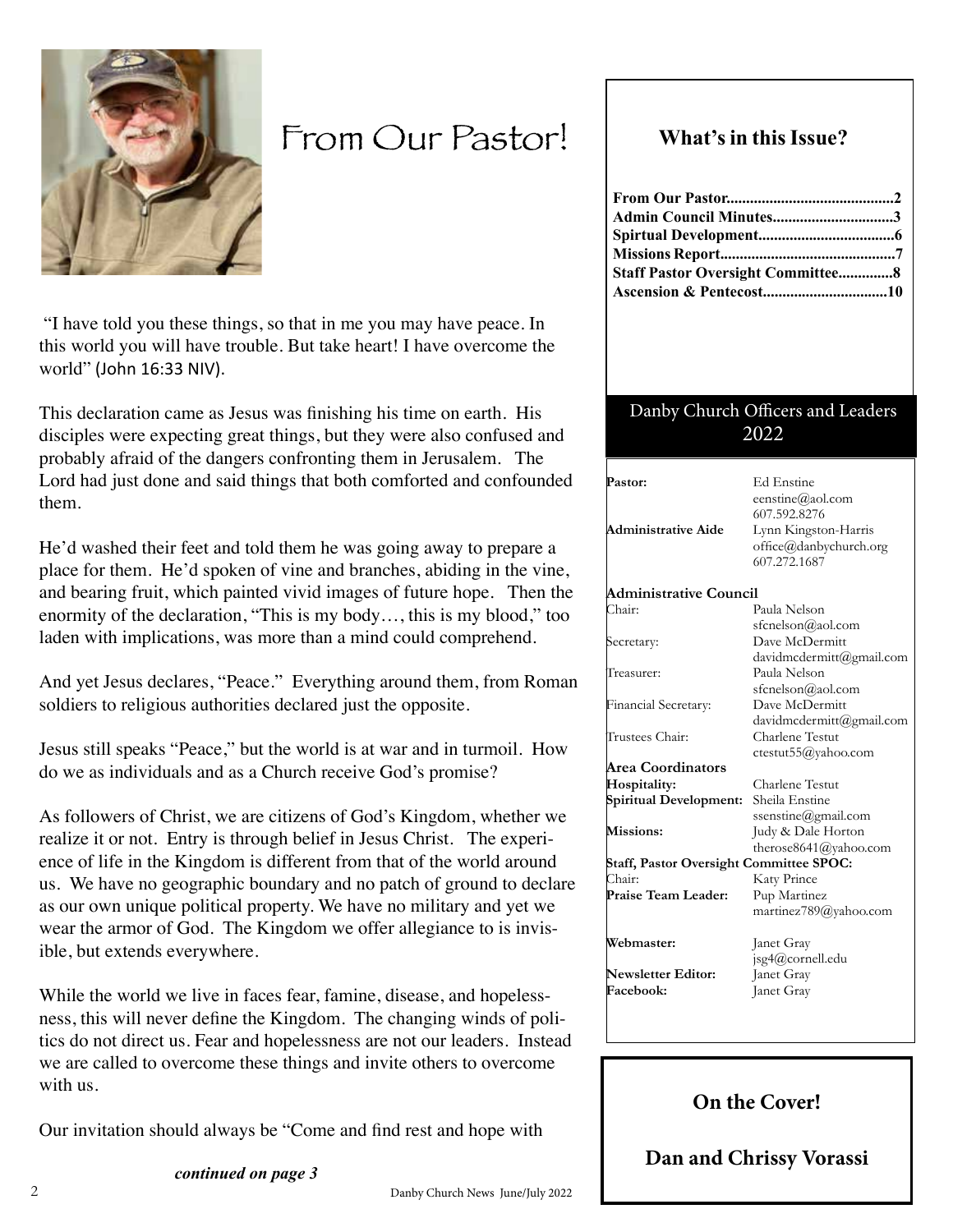#### *continued from page 2*

sisters and brothers who care about each others' welfare and walk with the Lord. Be brave and courageous. Jesus has paved the way forward."

The characteristics of Jesus' life demonstrate the qualities inherent in God's Kingdom. His very nature is what we must build into our lives. The qualities we need to develop are found in Galatians 5:22: "Love, joy, peace, patience, kindness, goodness, faithfulness, gentleness, and self-control." This fruit is the result of abiding in Him. It is a witness to those around us and will lead to a harvest of souls.

Pray ceaselessly for guidance and direction. Study the scriptures for wisdom. Gather together as often as possible for support. Seek the welfare of all. Always be ready to tell others what God, through Jesus the Christ, has done for you and can do for them. Be strong and courageous. Always remember by the grace of God that you are loved beyond measure and you are never abandoned or forsaken. All who believe in the Lord have already stepped into eternity. Be at peace, the war is won.

### **Danby Community Church Administrative Council Meeting May 9, 2022**

**Present:** Paula Nelson, Gloria Miller, Charlene Testut, Judy Horton, Dale Horton, Pastor Ed, Dave McDermitt. Pastor Ed opened the meeting with prayer at 7:04 pm.

**CLERK'S MINUTES:** Meeting minutes from April - motion to approve (Gloria), second (Dale), Carried.

**FINANCIAL SECRETARY REPORT:** Dave gave report. Motion to approve report (Judy), second (Gloria), Carried.

**TREASURER REPORT:** Paula gave report. Motion to approve Treasurer's report (Dale), second (Gloria), Carried.

#### **OLD BUSINESS:**

- **-** At the Ithaca Community Band concert in August, ice cream only will be served.
- **-** New stone was purchased from Robinson's (Candor) and improved the church driveway.
- **-** King Ferry bottled water service is under way.

#### **NEW BUSINESS:**

**-** The 'idea hamsters' met to generate new ideas to welcome the community to our church. Many ideas were offered (approximately 60) and categorized. After church on Sunday, May 15<sup>th</sup>, there will be a followup meeting for all who are interested to sort out which ideas to implement. Pastor Ed discussed the importance of not rushing into doing events/activities for the sake of doing them, but instead to first see how each one can tie into another so that each activity/event complements the other to create a greater effect/draw. In this regard, he referenced Brett Clemmer's book, "No Man Left Behind". Even though there are overlaps with hospitality, missions, and spirituality, we may eventually want to have an 'Events' Coordinator to coordinate these types of activities.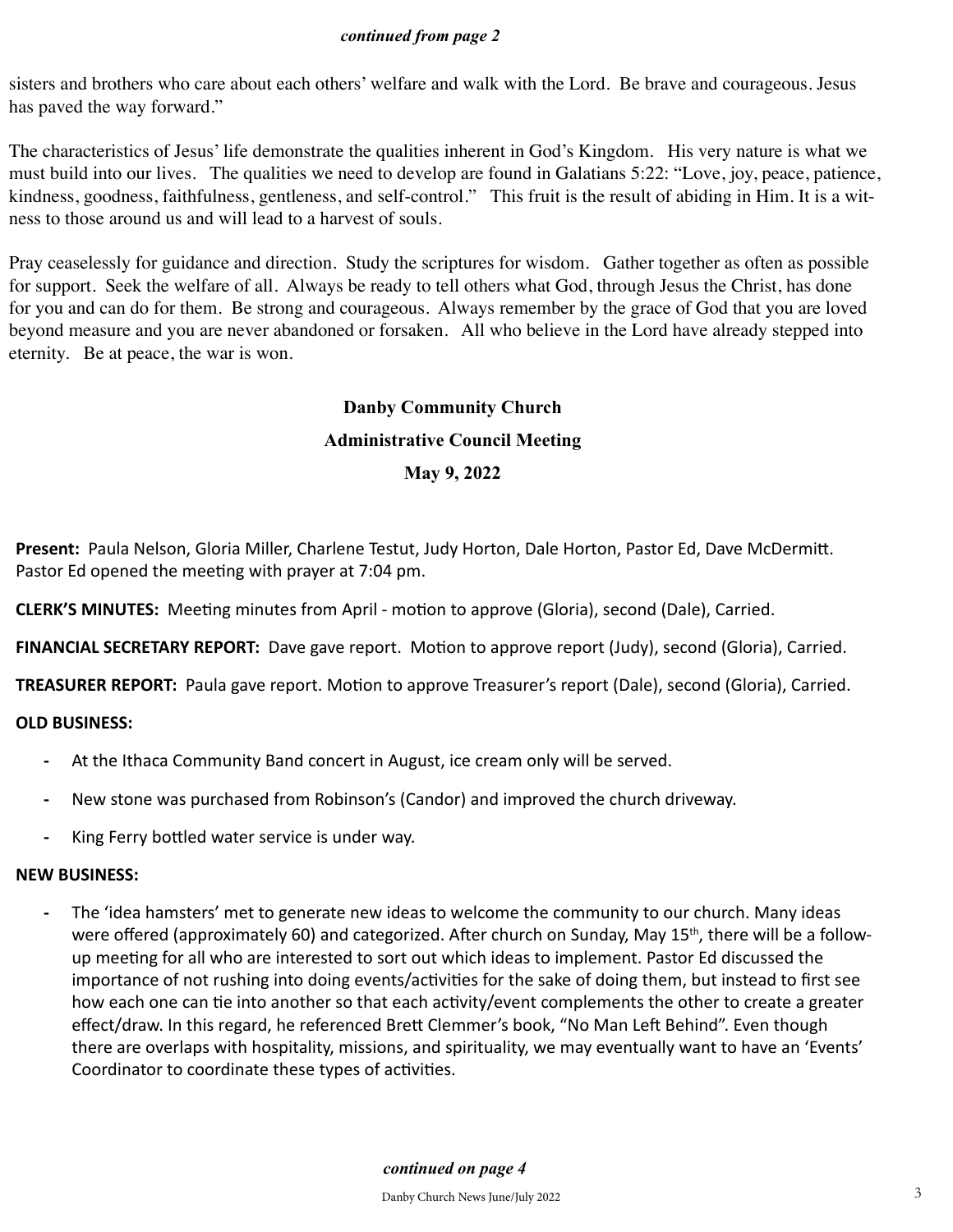#### **REPORTS.**

**Hospitality:** Events are being planned for this year. Stay tuned.

#### **Spiritual Development:**

- **-** Important dates to keep in mind: Ascension Day Thursday May 26th, Pentecost June 5th.
- **-** The unison prayer at beginning of Sunday service is from the Anglican Book of Common Prayer.
- **-** Special Prayer Meetings During the Great 50 Days: Thursdays, 6:30 7:30 pm, May 12th, May 26th, and June 2nd. The prayer focus on May 12<sup>th</sup> is for the Danby Church, May 26<sup>th</sup> is for the world-wide persecuted church, and June 5<sup>th</sup> is for prayer for salvations.
- **-** Adult Sunday morning Bible Study (8:45 9:45) is studying the three epistles of John and will finish at the end of May. In June, a new 13-week study series of the book of Proverbs will begin; study guides are available for anyone interested. Zoom Bible study is available on Tuesdays for anyone who misses on Sunday.
- **-** Women's Bible study is following Anne Graham Lotz's "The Vision of His Glory" a seven session study based on the Book of Revelations. Each session is divided into two meetings, so the series is lasting 14 weeks. This study meets at 1:00 pm on Fridays. No decision has been made on the next study.
- **-** Wednesday Night Praise and Fellowship is a casual gathering of worshipers made up of the praise team and anyone who would like a mid-week boost of joy and fellowship. The first hour is spent practicing with the Praise Team for the Sunday service. After worship, they share prayer requests and talk about their faith journey. All are welcome.
- **-** Nursery and Youth Church. The nursery is available every Sunday for babies and children through age five, as needed. This past Sunday the three children were content to stay in the sanctuary. Normally, Youth Church is comprised of two groups – Group One for children ages 6 – 10 and Group Two for ages 11 – 14. Currently both teachers are healing from injuries, so maybe it's just as well that the church hasn't had older kids.
- **-** Volunteer schedule. The schedule for volunteers is printed and posted above water cooler; also emailed to participants. Thanks to Paula and Diana for volunteering for each communion Sunday.
- **-** Prayer Opportunities. For the church prayer chain, contact Judy Cuyle at gnatcat87@yahoo.com or call 279- 5089. In person prayer is on Saturday mornings at 8:00 am. Pastor Ed is available for prayer and conversation in the Sanctuary on Tuesday and Thursday at 5:00 pm. Thursday prayer meetings may be continued periodically.

#### **Trustees:**

- **-** David Mastroberti (Naturescape Landscaping) will be hired to do the fellowship hall door replacement as he can do the job for significantly less than the other bid. He is currently researching doors and will be able to provide an itemized bid once the spring landscaping rush is over.
- **-** A new laptop has been purchased and put in place for the Sanctuary as the other one failed.
- **-** Dan will rent a more powerful power washer this summer in order to be able to reach the top of the front of the church.

*Do you have a question you would like to ask Pastor Ed? It can be about God, Jesus, the Bible, faith, the church, religion. Send your questions to Janet Gray at jsg4@cornell.edu and your question (and answer) may appear in the next Danby Church News*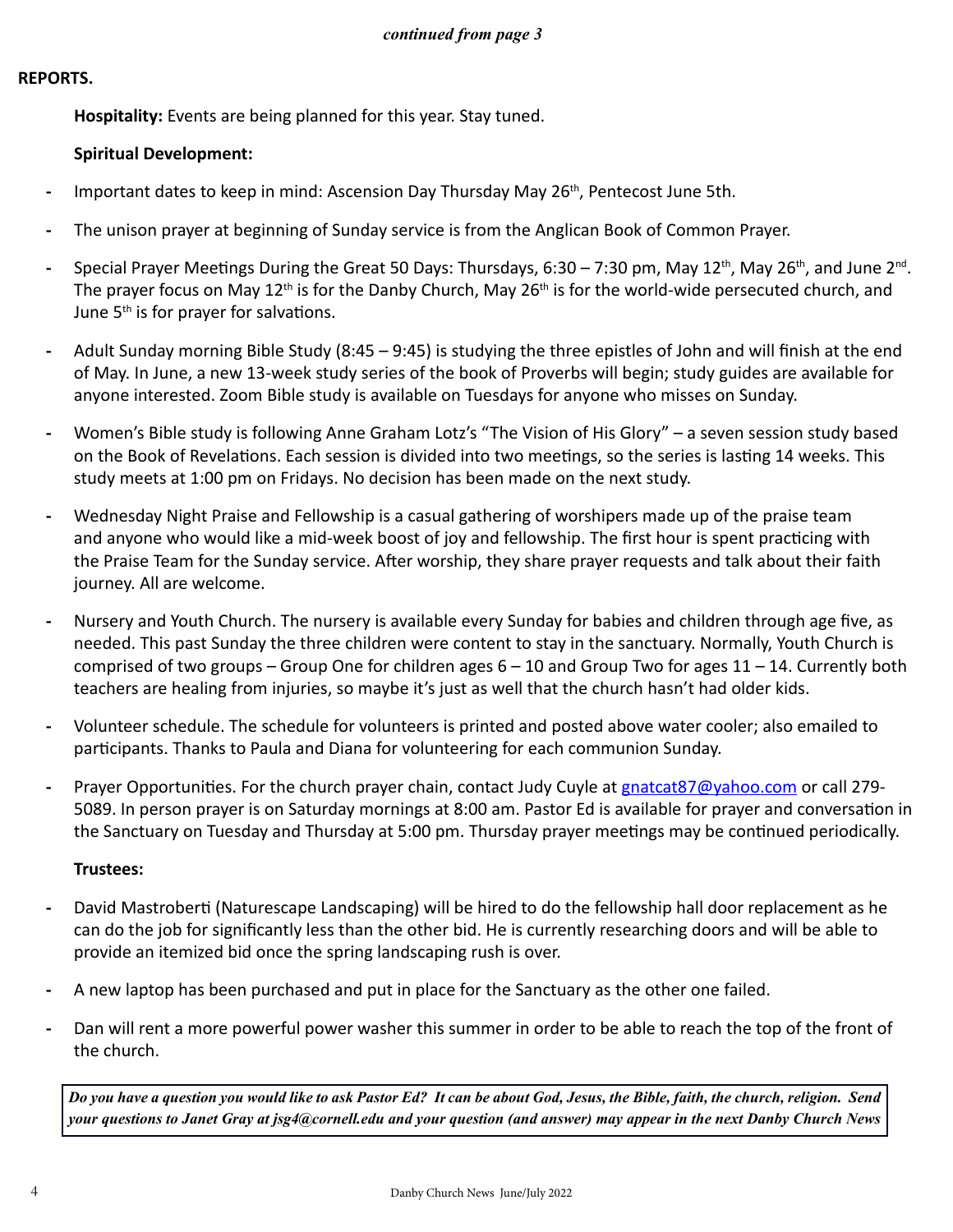- **-** They are looking at ways to repair the steeple belfry as quite a few slats have fallen off which has enabled bats to come in and the falling debris is also hazardous to those below.
- **-** The online banking service, Vanco, which is currently used by some in the church will be explained before service for those who are not familiar and may be interested in online offerings.

Missions:

- **-** Judy and Dale reported that the Indian school at the Pine Ridge reservation in South Dakota has 35 students graduating which is encouraging. Also, another approximately 35 are in the next class of students!
- **-** They have a desire to focus on Danby area kids for this Christmas.
- **-** Adopt-a-Highway cleanup is due to happen this month (preferably) or by end of June.

**SPOC:** No meeting, but they are looking at doing a survey of the congregation. Also, Katy is looking at job descriptions for church positions for the end of year report whether folks want to keep their current positions, etc.

**SAP:** No meeting, but the brainstorming meeting was held and ideas are being pursued.

Motion to adjourn (Gloria), second (Dale) - meeting ended at 8:01.

Prayed out by Pastor Ed.

~ ~ ~ ~ ~ ~ ~ ~ ~ ~

Respectfully submitted, Dave McDermitt, Church Clerk



**Did you know we are now on Facebook? You can access us from your Facebook page (just search for Danby Community Church) or press the Facebook link on our church website: WWW.DANBYCHURCH.ORG. You don't need to have a Facebook account to see our Facebook page, but you will need a Facebook account if you would want to "like" our page or post a comment.**

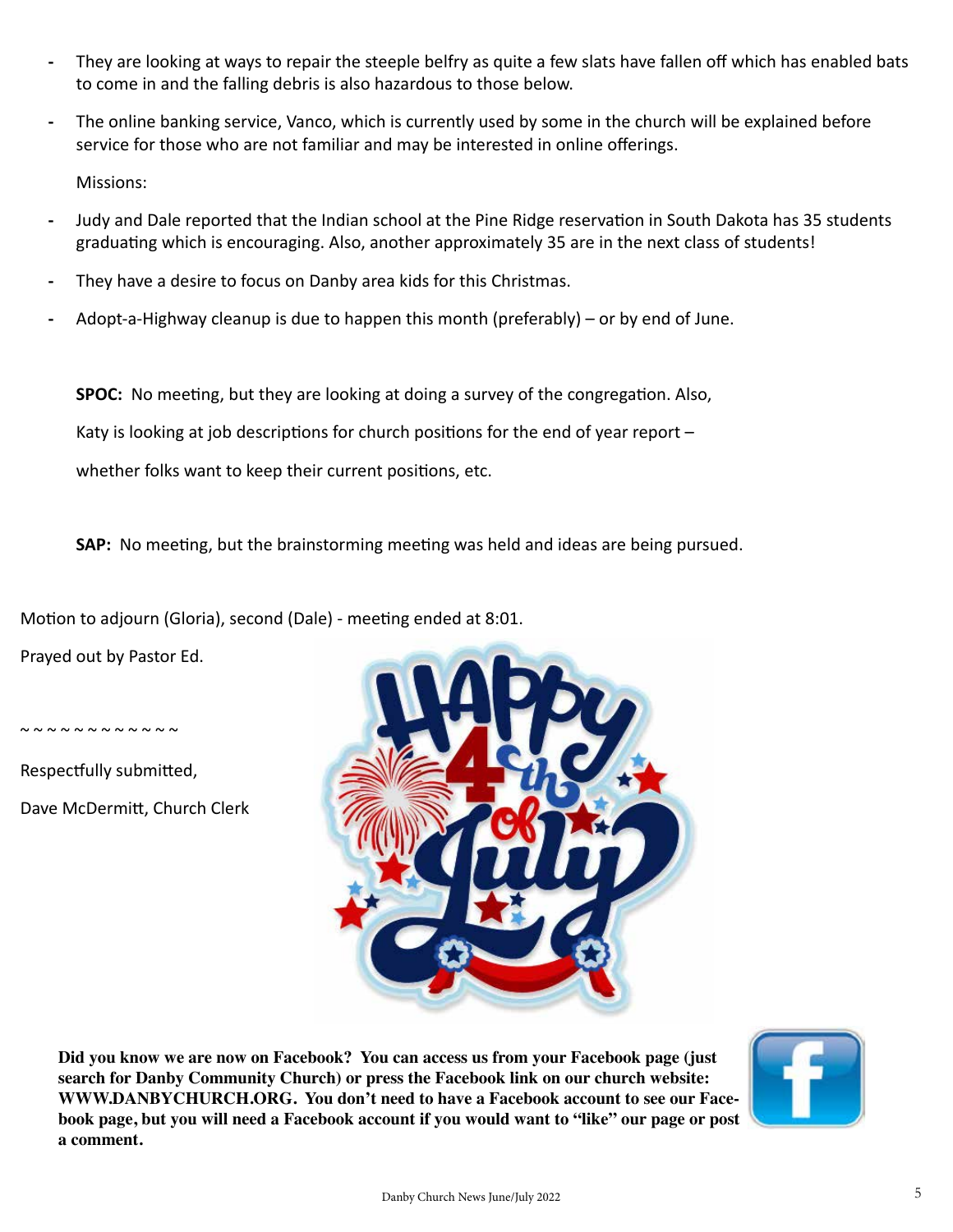#### **Spiritual Development Update**  *from Sheila Enstine*

#### **Important Dates for June:**

Our last prayer meeting for The Great 50 Days is Thursday, June  $2<sup>nd</sup>$ , from  $6:30 - 7:30$  PM. The theme is salvations. You will have the opportunity to pray specifically for people near and dear to you who need Jesus in their lives.

June 5<sup>th</sup> is Pentecost Sunday, marking the 50<sup>th</sup> day after Jesus' resurrection, when the Holy Spirit descended on the assembled disciples in the upper room in Jerusalem. Pentecost is also known as the birthday of the Church. The liturgical color for Pentecost is red, symbolizing the flames of the Holy Spirit.

#### **In The Works:**

The "idea hamsters" are looking at developing special worship services (outside in God's creation, Invitation Sundays, etc.) and special interest small groups (art appreciation, crafting circles, nature care, book studies, etc.). Stay tuned for updates.

#### **Adult Small Groups:**

The Sunday morning group will begin a 13-week study of the book of Proverbs in June. The group meets from 8:45 – 9:45 am and we also host a Zoom session on Tuesdays for those who can't attend the in-person class.

**We are adjusting the schedule for Wednesday evening Praise and Fellowship.** We will begin at 7 PM with conversation, sharing scripture, prayer requests or testimonies. At 7:30 the Praise Band begins rehearsing, which is another opportunity for all of us to worship together. This is a free-flowing, casual time of fellowship and all are welcome.

The Women's Bible Study completed Anne Lotz's "The Vision of His Glory" in May. We will meet once in June, July, and August and combine each meeting with lunch. Details will be announced later.

**Nursery and Youth Church:** The nursery is available every Sunday for babies and children through age five. Normally, Youth Church is comprised of two groups – Group One for children ages 6 – 10 and Group Two for ages 11—14. Youth Church will meet if there are enough young people to make up a group. Youth begin worship with their families in the Sanctuary and are invited to the nursery/Youth Church after the second praise song.

#### **Additional Prayer Opportunities:**

Contact Judy Cuyle at gnatcat87@yahoo.com or call 279-5089 if you would like to participate in the prayer chain or if you have a prayer request. In-person prayer meetings are held Saturday mornings at 8:00 am. Pastor Ed is available for prayer and conversation in the Sanctuary on Tuesdays and Thursdays at 5:00 pm. Watch for future prayer meetings, possibly monthly gatherings, that emphasize national and world issues.

This month's issue of the Danby Church News is on the web at https://www.danbychurch.org/news.html!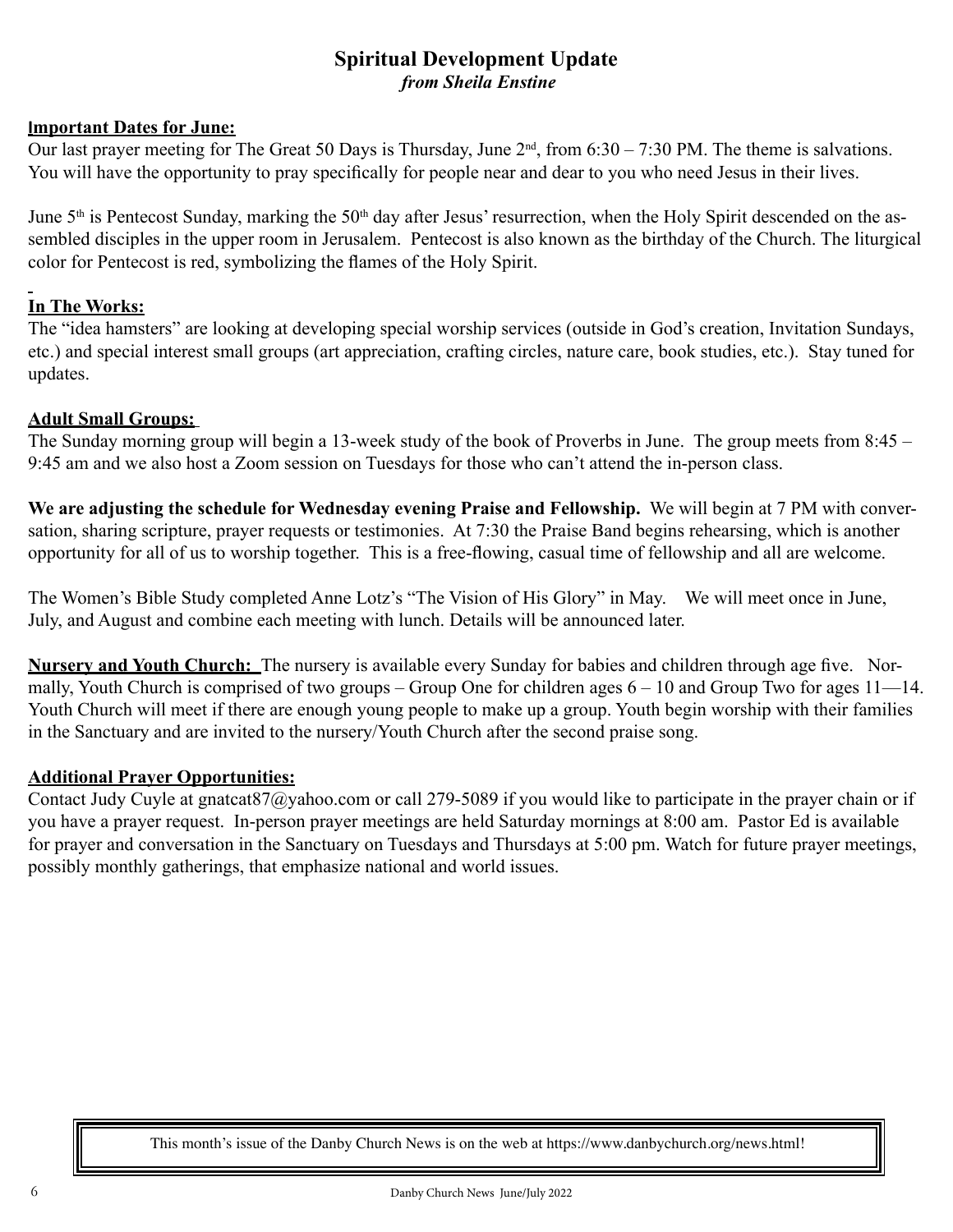

In the last few years, Danby Church has supported several mission projects to the Salamanca Reservation at Salamanca, New York and St. Joseph's Indian School in South Dakota. We also support the Samaritan's Purse Operation Shoe Box project, which sends Christmas gifts to children all over the world.

This year the Missions Ministry would like to reach out locally to children for Christmas. We welcome any ideas. Please feel free to call Dale or Judy with ideas! 607 564 7749 or 607 423 4748.

# Judy's Joke Corner

**What was Noah's profession? He was an ark——itect !!** 



What did Noah say when he was loading the ark? "Now I herd everything!



a place where you belong

**Sunday Worship Celebration @ 10 am Sunday Adult Education Class @ 8:45am Youth Church @ 10:30am Tuesdays and Thursdays, Communion, Conversation and Prayer 5-6pm Wednesdays, Live Music & Conversation @ 7pm Sweet Hour of Prayer, Saturday, 8am Women's Bible Study, Fridays @ 1pm**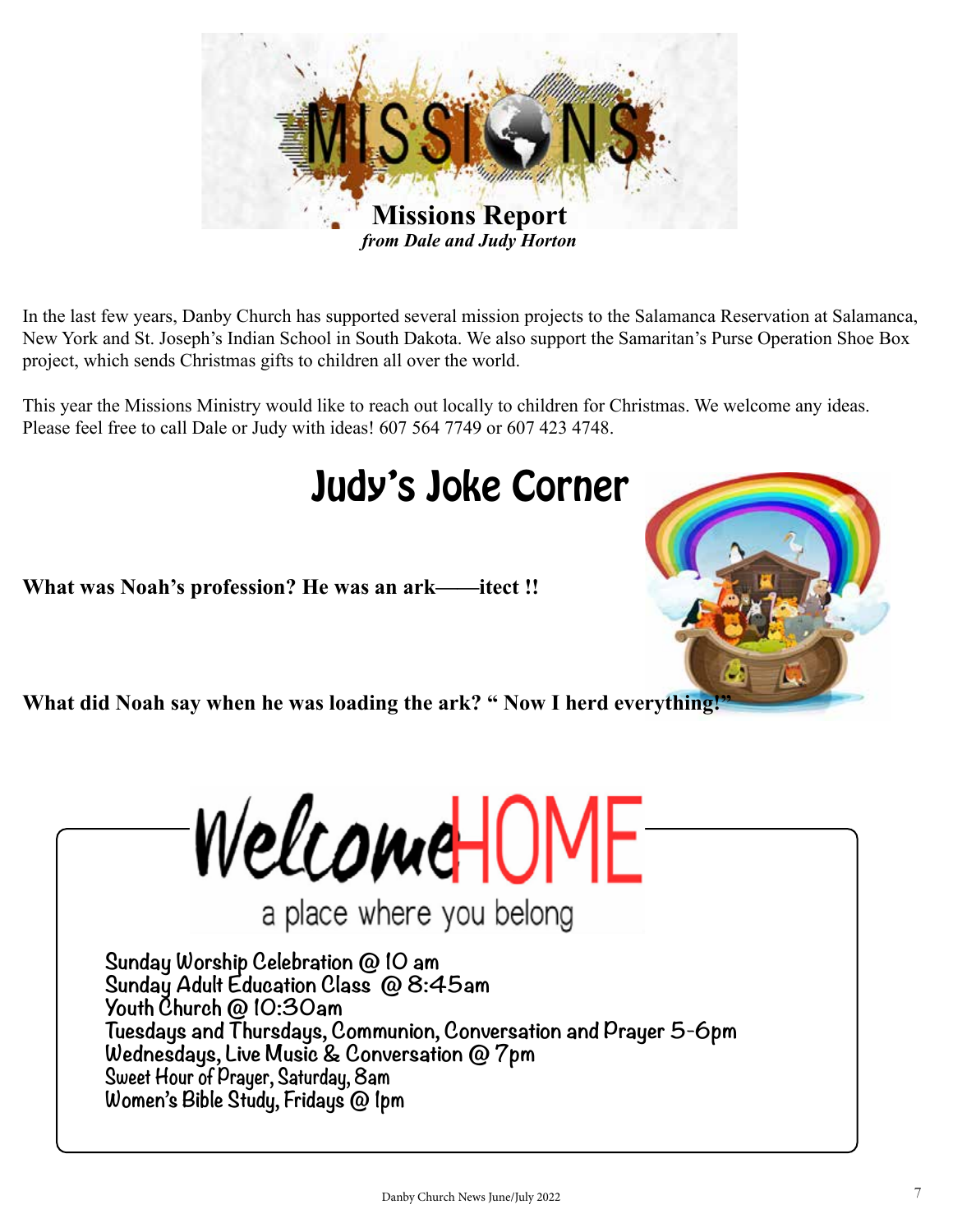### **Staff Pastor Oversight Committee (SPOC) would like your input**

The Staff Pastor Oversight Committee (SPOC) would appreciate your input. Included in this month's newsletter is a short questionnaire to help us to know you and your needs better so that we can grow in our understanding of our community and be able to serve you and help you grow in your relationship with Jesus.

If you would please complete the survey either online at: https://forms.gle/ssvHBwcyHDncnCZZ6 (also a link is on the Danby Community Church website at https://www.danbychurch.org/news.html ) or use the paper form included here and either mail it to:

Danby Community Church 1859 Danby Rd. Ithaca, NY 14850 ATT: SPOC or put it in the collection plate at church any Sunday in June or July, 2022.

We truly appreciate your input and look forward to seeing how we can improve our service to you.

|                                                                                                                                                                                                                                                                                                                          | 4.<br>4. Do you watch "Ed Talks"                                                                               |
|--------------------------------------------------------------------------------------------------------------------------------------------------------------------------------------------------------------------------------------------------------------------------------------------------------------------------|----------------------------------------------------------------------------------------------------------------|
| Danby Community Church 2022 Survey<br>"Adding to and Building up the Kingdom of God"<br>PLEASE NOTE!!! You are NOT required to log in, that is only if you want a copy of your survey<br>sent to you, and your Google account and email address are NOT a part of the survey. We are<br>not collecting that information. | Mark only one oval.<br>Yes<br>No                                                                               |
| * Required                                                                                                                                                                                                                                                                                                               | I don't know what "Ed Talks" is.                                                                               |
| 1. 1. Where do you attend church? *                                                                                                                                                                                                                                                                                      |                                                                                                                |
| Mark only one oval.                                                                                                                                                                                                                                                                                                      | 5. What do you enjoy most about in-person services at Danby Community Church?<br>5.                            |
| Danby Community Church                                                                                                                                                                                                                                                                                                   | Mark only one oval.                                                                                            |
| don't attend church                                                                                                                                                                                                                                                                                                      | Pastor Ed's sermons                                                                                            |
| Other:                                                                                                                                                                                                                                                                                                                   | The Worship Music                                                                                              |
|                                                                                                                                                                                                                                                                                                                          | Fellowship                                                                                                     |
|                                                                                                                                                                                                                                                                                                                          | Other:                                                                                                         |
| 2. 2. How do you attend church *                                                                                                                                                                                                                                                                                         |                                                                                                                |
| Mark only one oval.                                                                                                                                                                                                                                                                                                      |                                                                                                                |
| In person                                                                                                                                                                                                                                                                                                                | 6. Do you feel "spiritually fed" after the sermon?<br>6.                                                       |
| Online (i.e. Facebook Live, watching TV evangelists, etc.)                                                                                                                                                                                                                                                               | Mark only one oval.                                                                                            |
| I don't attend church                                                                                                                                                                                                                                                                                                    | Yes. The sermons fill me spiritually.                                                                          |
| Other:                                                                                                                                                                                                                                                                                                                   | Often. I know the pastor has my best interest at heart.                                                        |
|                                                                                                                                                                                                                                                                                                                          | Sometimes. I feel the sermons aren't as relevant to me as they could be.                                       |
|                                                                                                                                                                                                                                                                                                                          | Rarely. I am feeling disconnected with the sermons for personal reasons.                                       |
| 3. 3. If you are not attending church in person, please say why not.                                                                                                                                                                                                                                                     | Not really. I am feeling disconnected because of the doctrine being taught.                                    |
| Mark only one oval.                                                                                                                                                                                                                                                                                                      | Other: and the contract of the contract of the contract of the contract of the contract of the contract of the |
| I don't feel safe being around people because of COVID-19.                                                                                                                                                                                                                                                               |                                                                                                                |
| I have gotten used to not attending in person.                                                                                                                                                                                                                                                                           |                                                                                                                |
| I am afraid to attend church in person for other personal reasons.                                                                                                                                                                                                                                                       |                                                                                                                |
| Other:                                                                                                                                                                                                                                                                                                                   |                                                                                                                |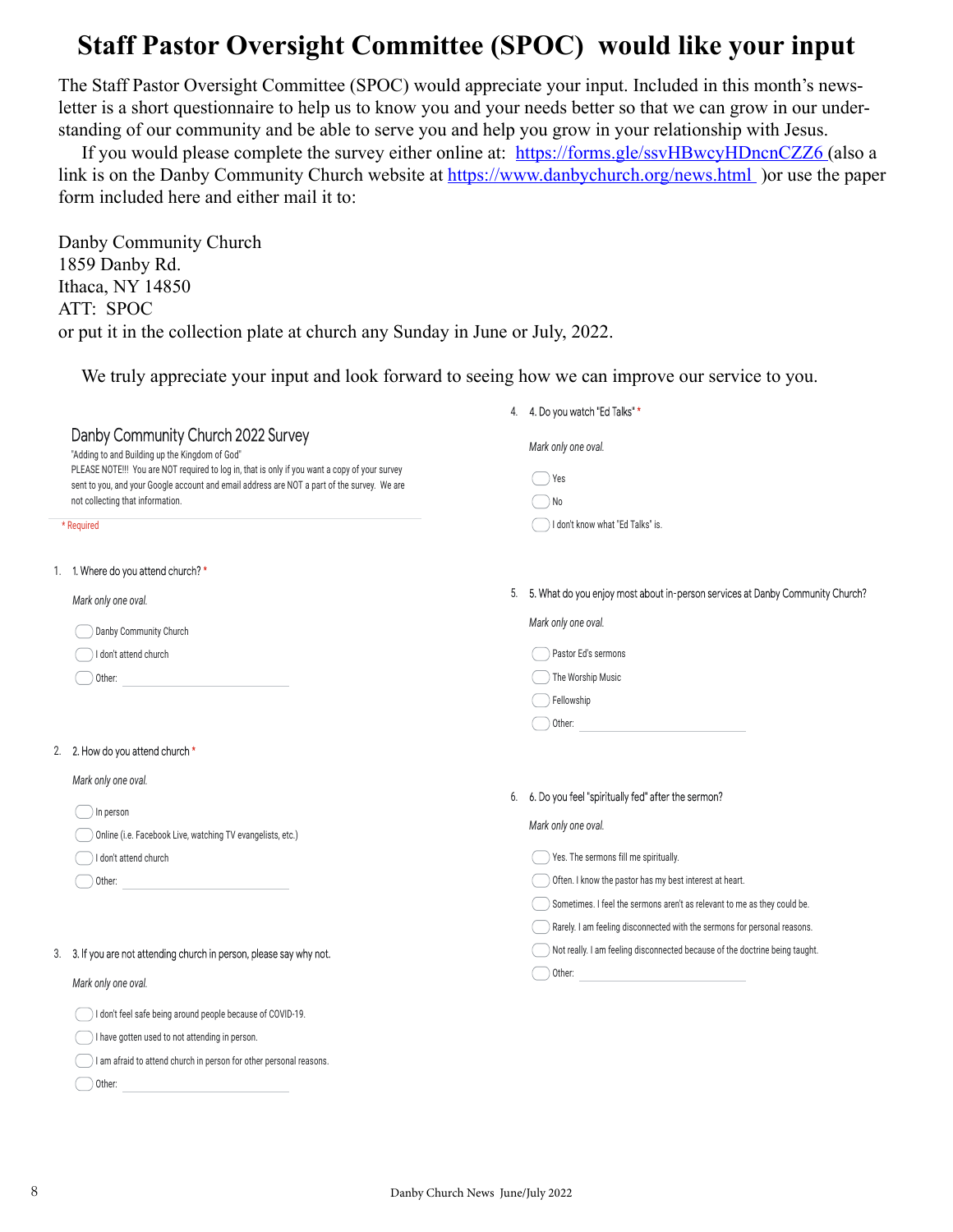#### 7. 7. Do you have additional comments about the sermon?

11. If you would like us to contact you, please include your contact information below.

#### 8. 8. Does the worship music at Danby Community Church feed you spiritually?

*Mark only one oval.*

Yes

 $\bigcirc$  Often

Sometimes

Rarely

No

9. 9. Do you have additional comments about the worship music?

This content is neither created nor endorsed by Google.

Google Forms

#### 10. 10. What do you feel is missing from church?

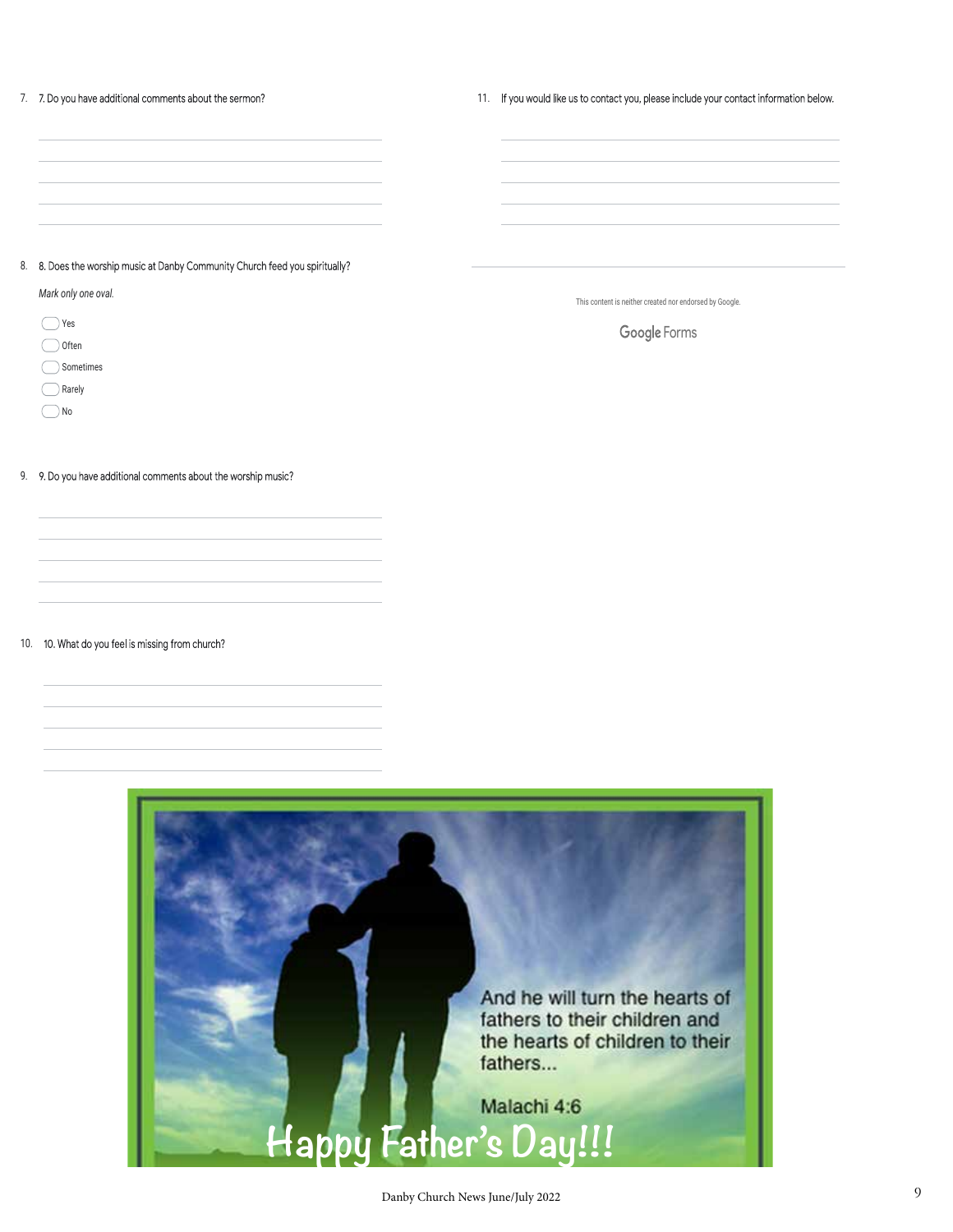

**Ascension, Pentecost, and the Ministry of the Holy Spirit**  *By Sheila Enstine*

Christ's Ascension into heaven, 40 days after His Resurrection, is as important to Christians as the Resurrection itself. And Pentecost, 10 days after the Ascension, is as important as the Ascension itself.

Jesus explained why in John 16:7, "But very truly I tell you, it is for your good that I am going away. Unless I go away, the Advocate will not come to you; but if I go, I will send him to you."

During his last hours with the disciples, Jesus wanted to encourage them with the truth that although he would no longer be with them physically, he would be present in another form. They would need His presence because they would be persecuted and wrongly condemned by the world (John 16:1-3). They would need a strong defender.

In fact, advocate is translated from the Greek word parakletos, a male noun that refers to a helper, defender or one "called alongside" in court proceedings. He is able to make right judgments because he is intimately close to the situation.

We need the Advocate to protect us from the accusations and condemnations of the evil one and the world around us. Indeed, in the context of John 16, we see that the Advocate will not only defend believers, but will also render right judgment against the world. In John 16:12, Jesus refers to the Advocate as the Spirit of truth, who will guide his disciples into all truth. He will also declare Jesus' glory to the believers (16:14).

Without His glorious ascension, the Advocate would not come and we would be bereft of defense before the world, knowledge of the truth, and appreciation of Christ's glory. This is why Pentecost is as important as the Ascension. Pentecost means 50. It is the Greek word for the Hebrew festival of Shavuot, also called the Feast of Weeks, which celebrates the wheat harvest. It's no accident that the Advocate, the Spirit of truth, came at Pentecost, which is 50 days after Jesus' Resurrection.

Shavuot or Pentecost is one of three pilgrimage festivals in the Hebrew calendar, so that devout Jews from throughout the Mediterranean would be in town to witness the Holy Spirit's manifestation. With the outpouring of the Spirit of truth on the fledgling Christian Church, the believers were able to communicate the Gospel in the languages of the people who had come to the festival.

Because the Holy Spirit abides with every believer in Christ, we are equipped to speak the Gospel to those around us. He is a Person, the third Person of the Trinity. He is our ever present Advocate, Defender, and Instructor in Truth.

There's much more that can be known about the Holy Spirit and his ministry on Earth. In the next newsletter, I'll talk about the work of the Holy Spirit within Christ's body, the Church.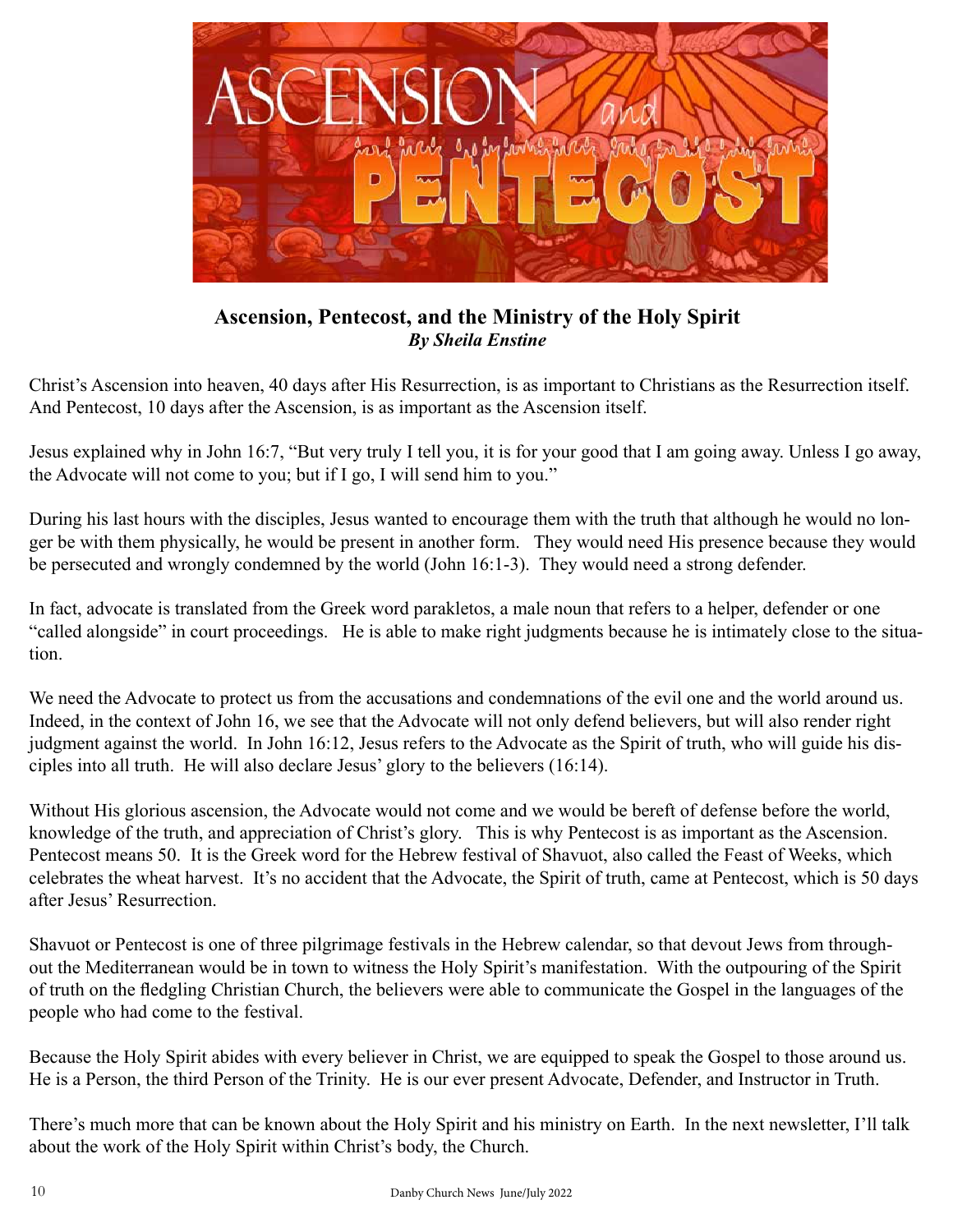

**Each of you should use whatever gift you have received to serve others, as faithful stewards of God's grace in its various forms. 1 Peter 4:10**

As we get back to church and activities after almost two years on being on hiatus, it is good to be planning some great events for the summer and fall. Won't you help?

#### *Why is volunteering at church important?*

The number one reason that most people volunteer in a church setting is to strengthen their relationship with God. Spending increased amounts of time in the church enhances your ability to do your duty — God's work.

We'll need folks to set up, clean up, make coffee, scoop ice cream, talk with our guests. We also need help with marketing, technology, music, and prayer. Invite a friend to help! We all have something to offer and there are so many opportunities!